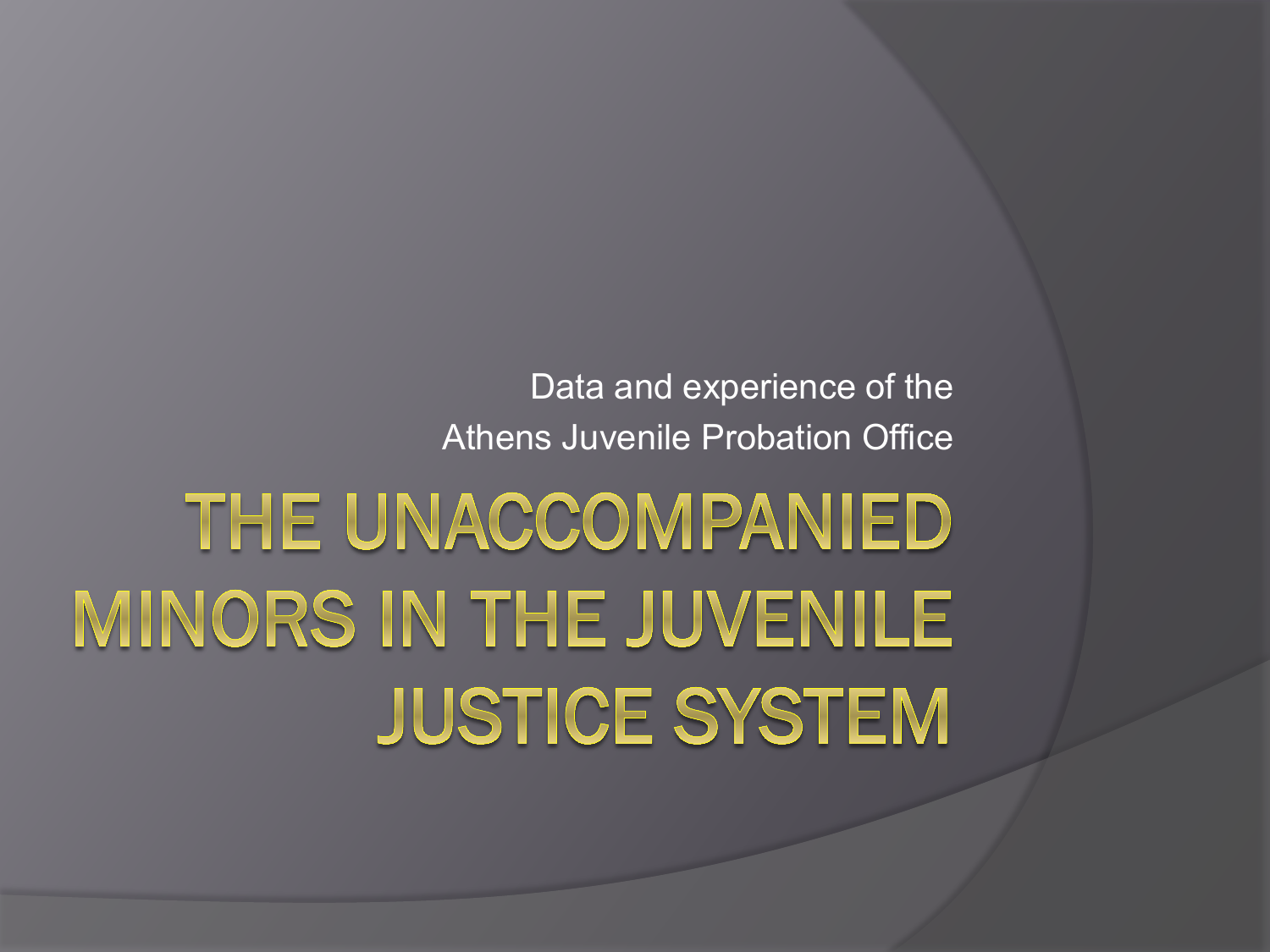## The Greek Juvenile Justice System

 A combination of the welfare and justice model

● Protection and rehabilitation of young offenders while safeguarding their rights during legal proceedings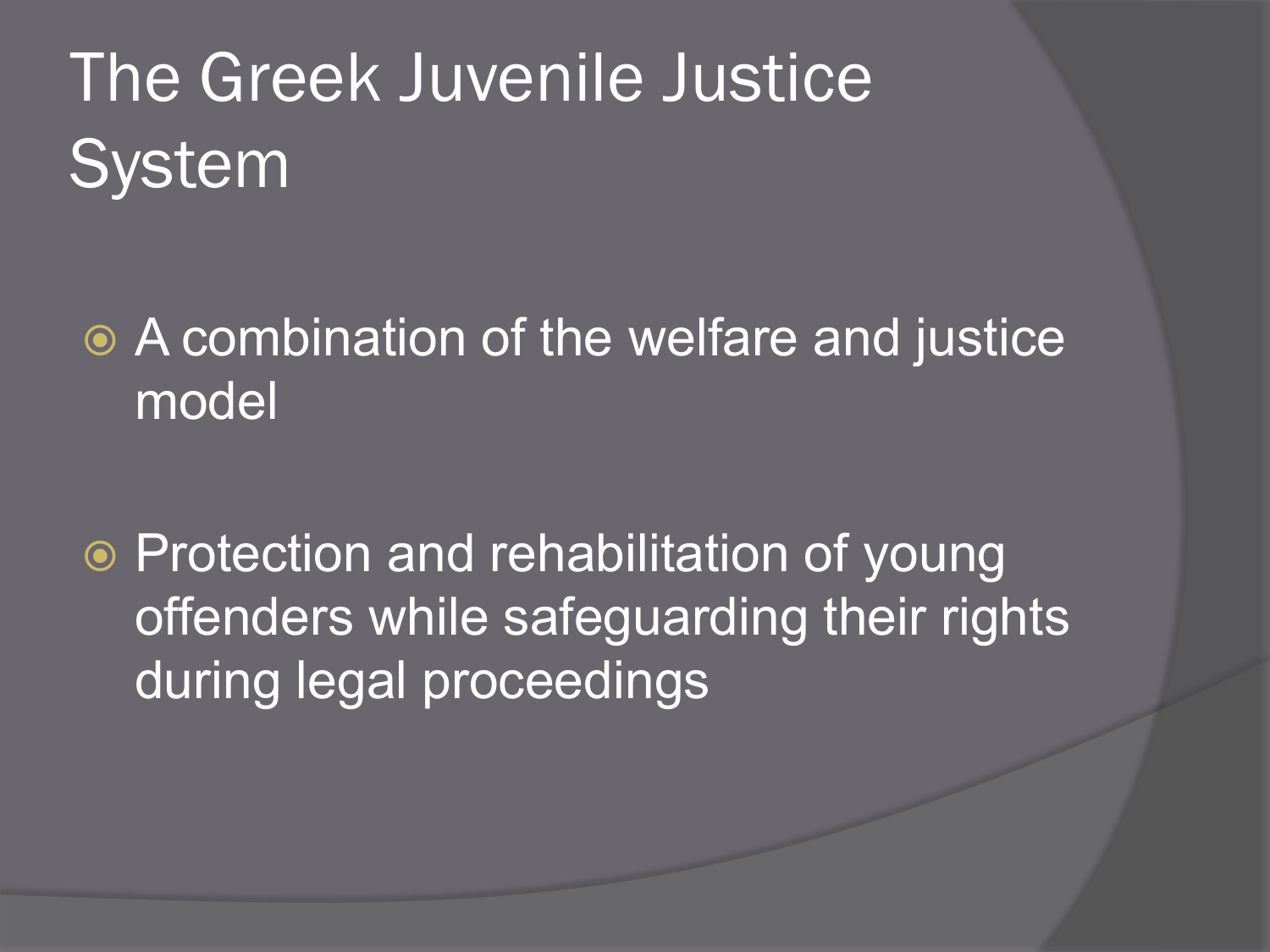Youth aged12-18 who are accused of committing a criminal act are processed through the juvenile justice system

o Trial may take place even after 18 (max. age 25) due to court delays (average delay 2 years)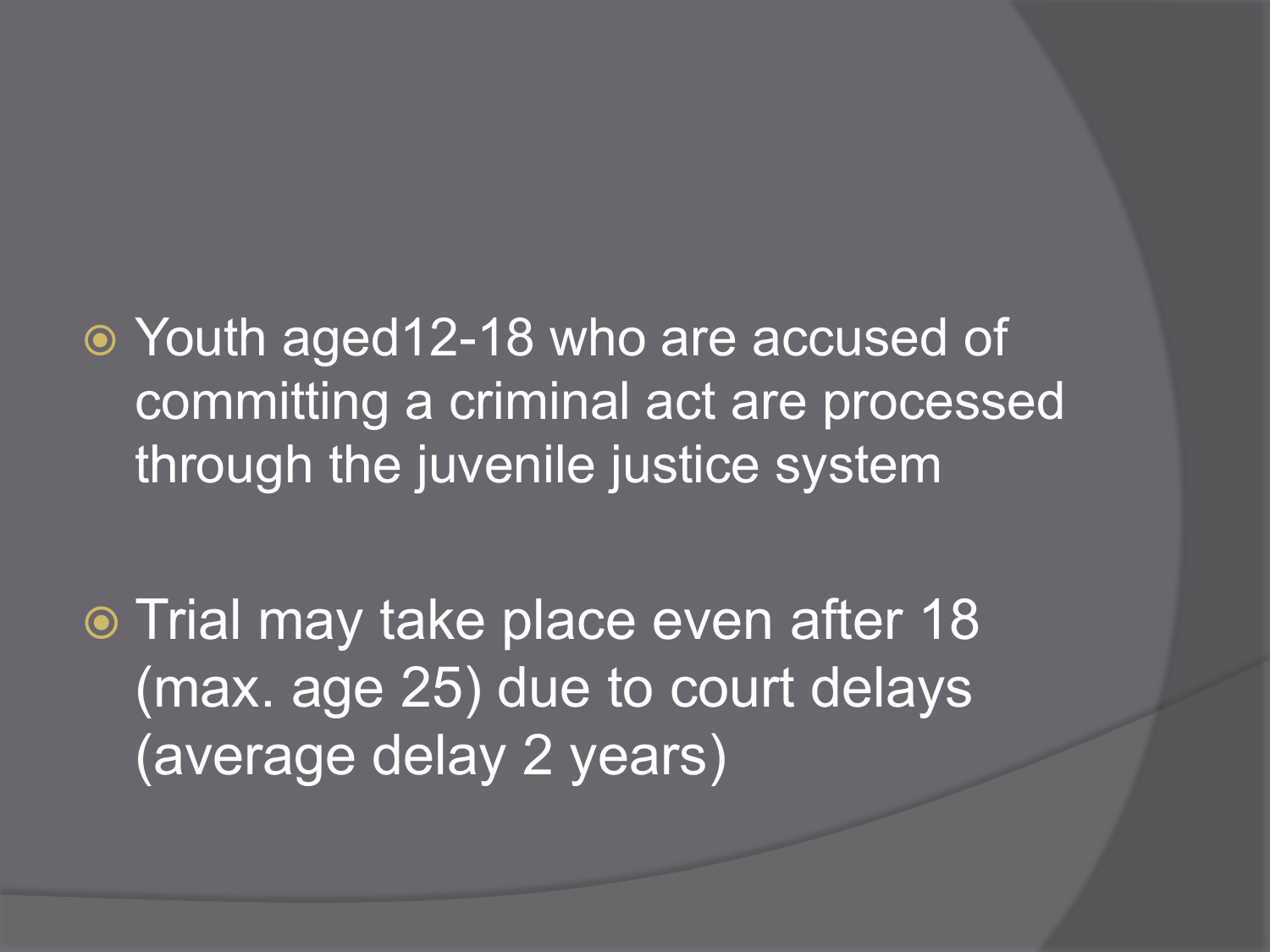Youth aged 12-15 are not penally liable treated with reformatory/therapeutic measures

 Youth aged 15-18 are penally liable **BUT** imprisonment restricted to violent offences, crimes against life or physical integrity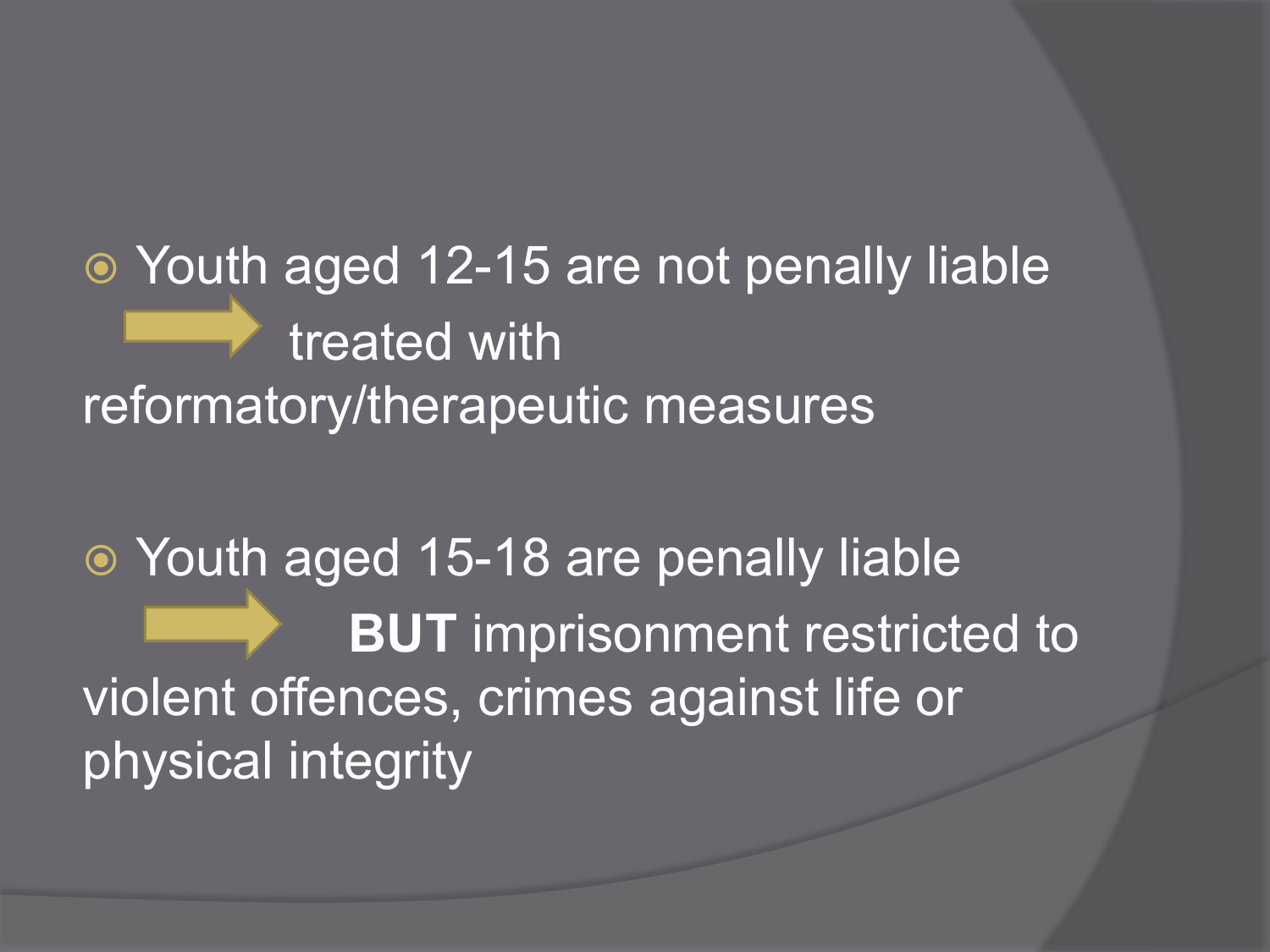- Reprimand or Warning
- Parental supervision
- Supervision by foster family
- Probation Supervision by:
- Juvenile Protection Association (ΕΠΑ)
- $\triangleright$  Institutions
- Juvenile Probation Officers \*\*\*\*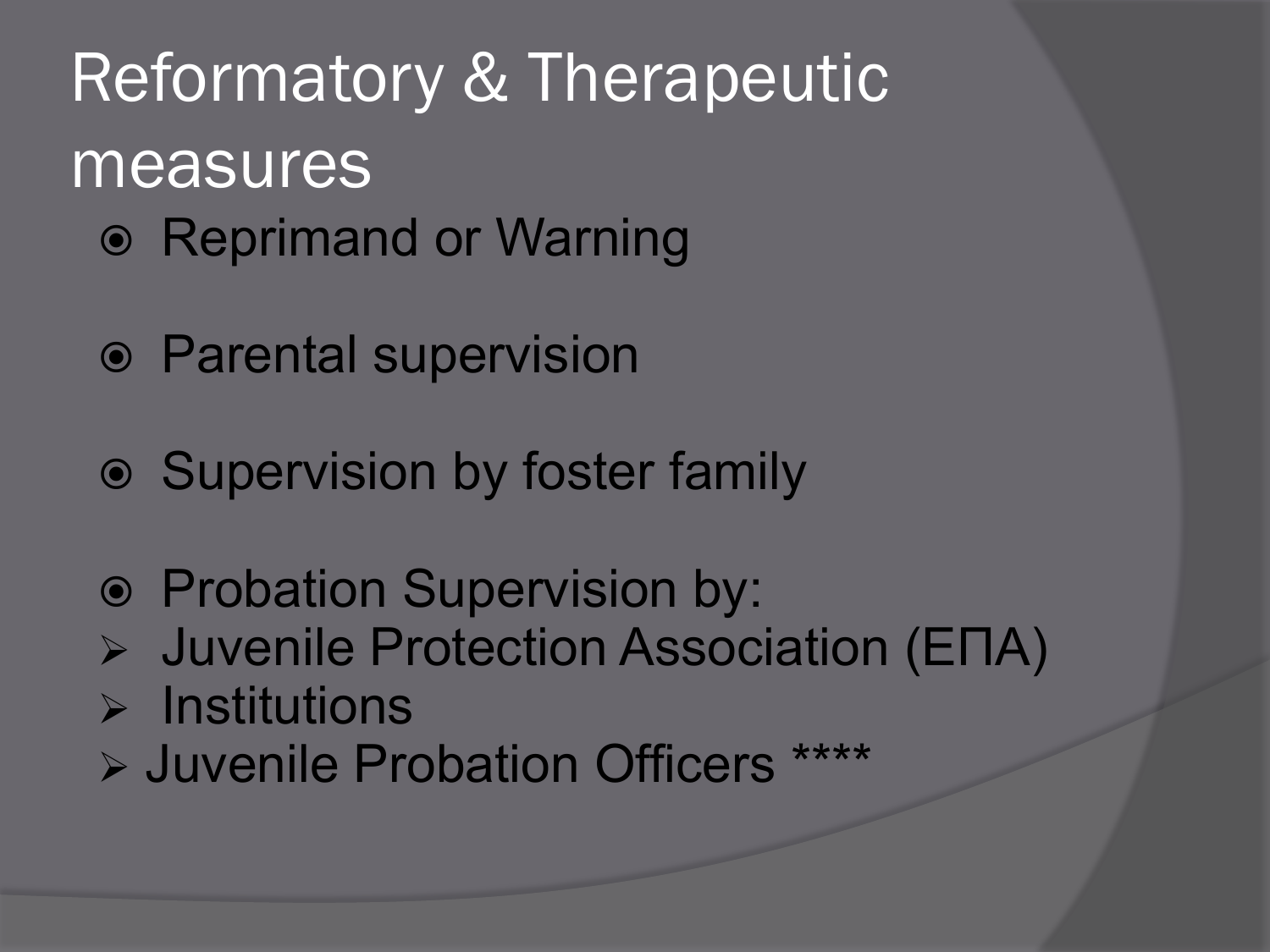- Victim offender mediation
- Compensation or reparation of the damage caused
- Community service imposed
- Participation in social, educational, mental health or substance abuse rehabilitation programmes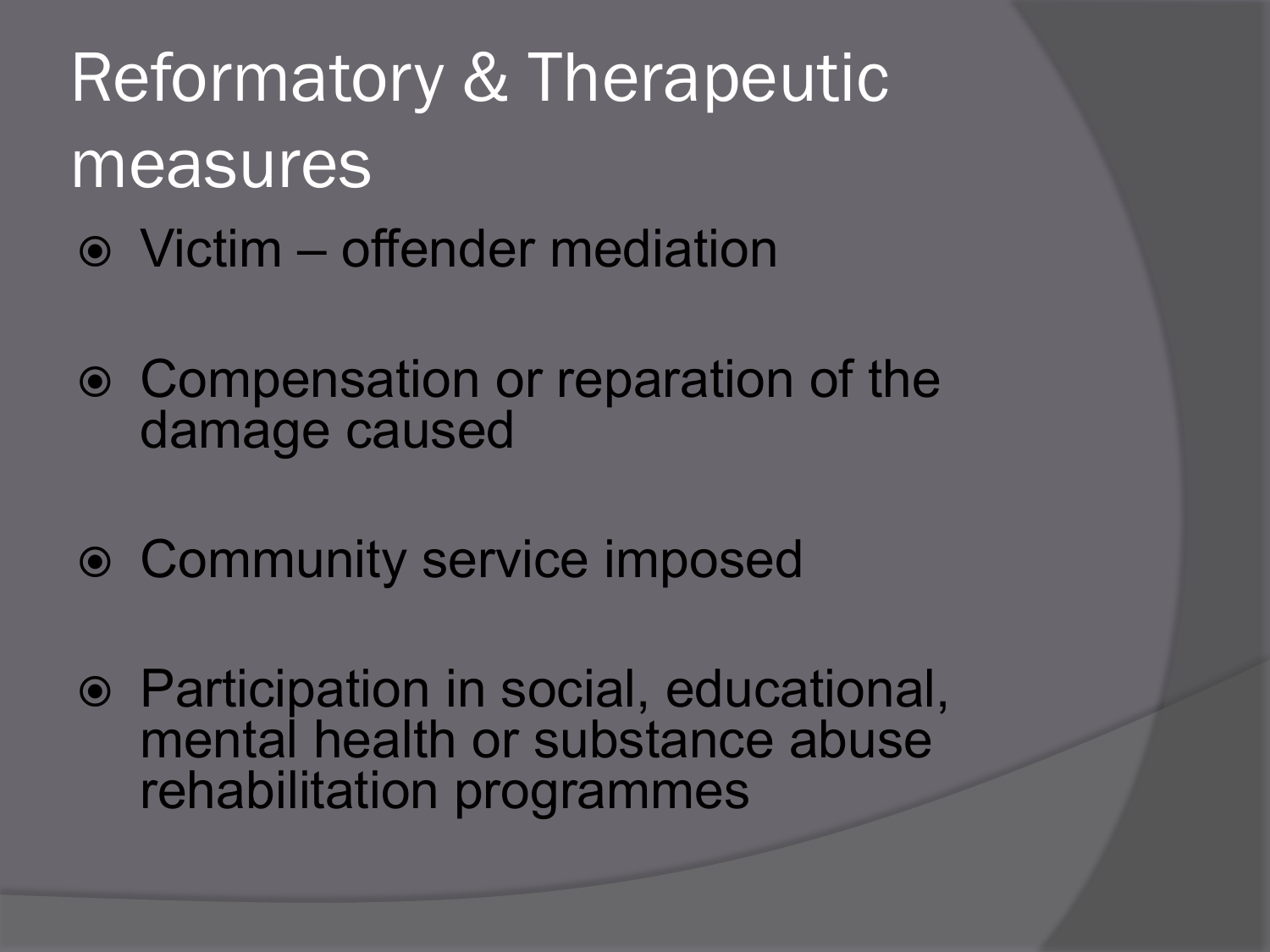- Attendance of professional training programmes
- Attendance of traffic safety training programmes
- $\odot$  Intensive probation supervision
- Placement in the Educational Institution for Male Minors at Volos (ΙΑΑΣΕ ΒΟΛΟΥ)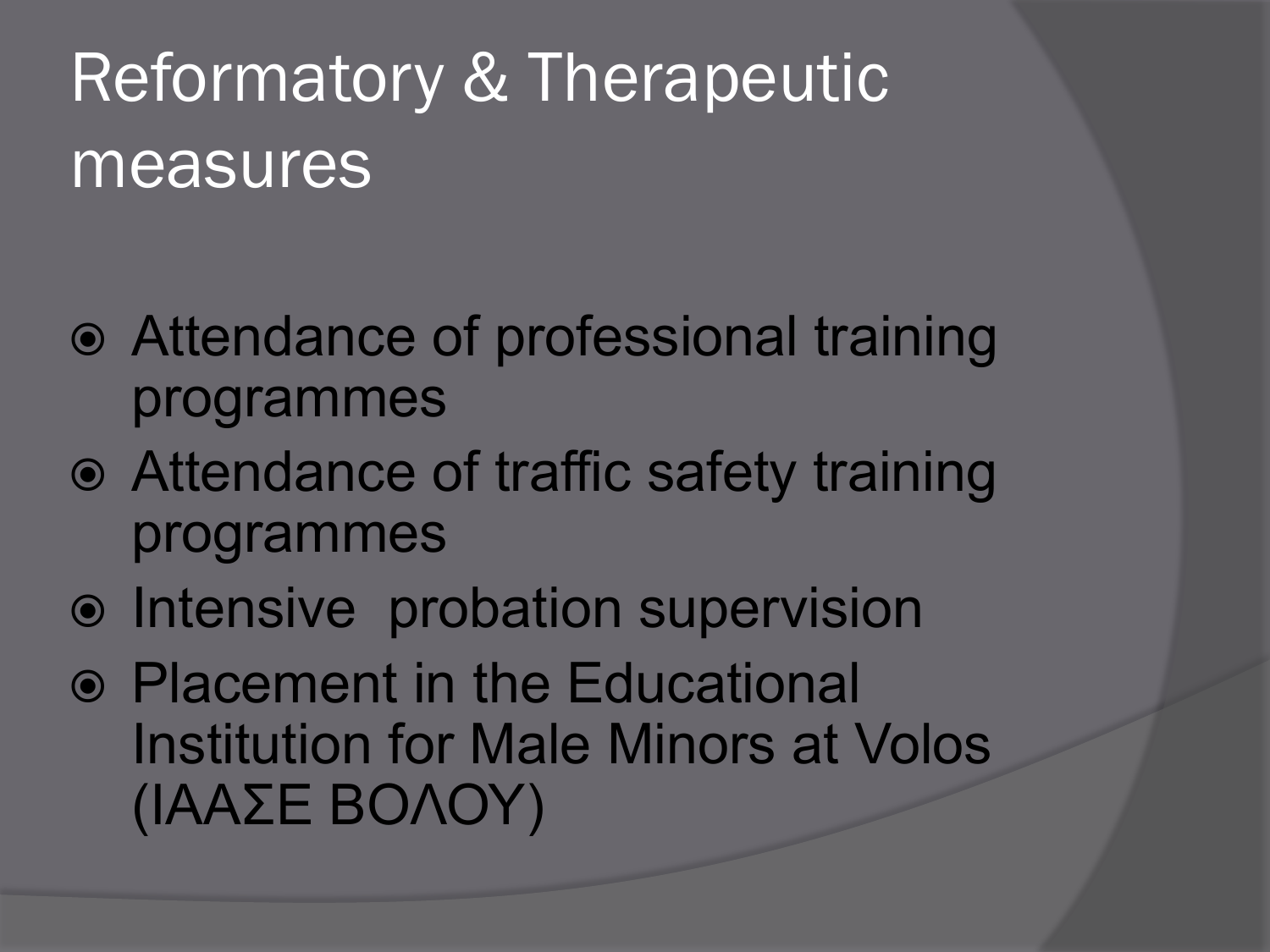> After diagnosis and advice by specialised inter-professional team

- Attendance at community therapeutic programmes
- Attendance at therapeutic or other adequate closed institution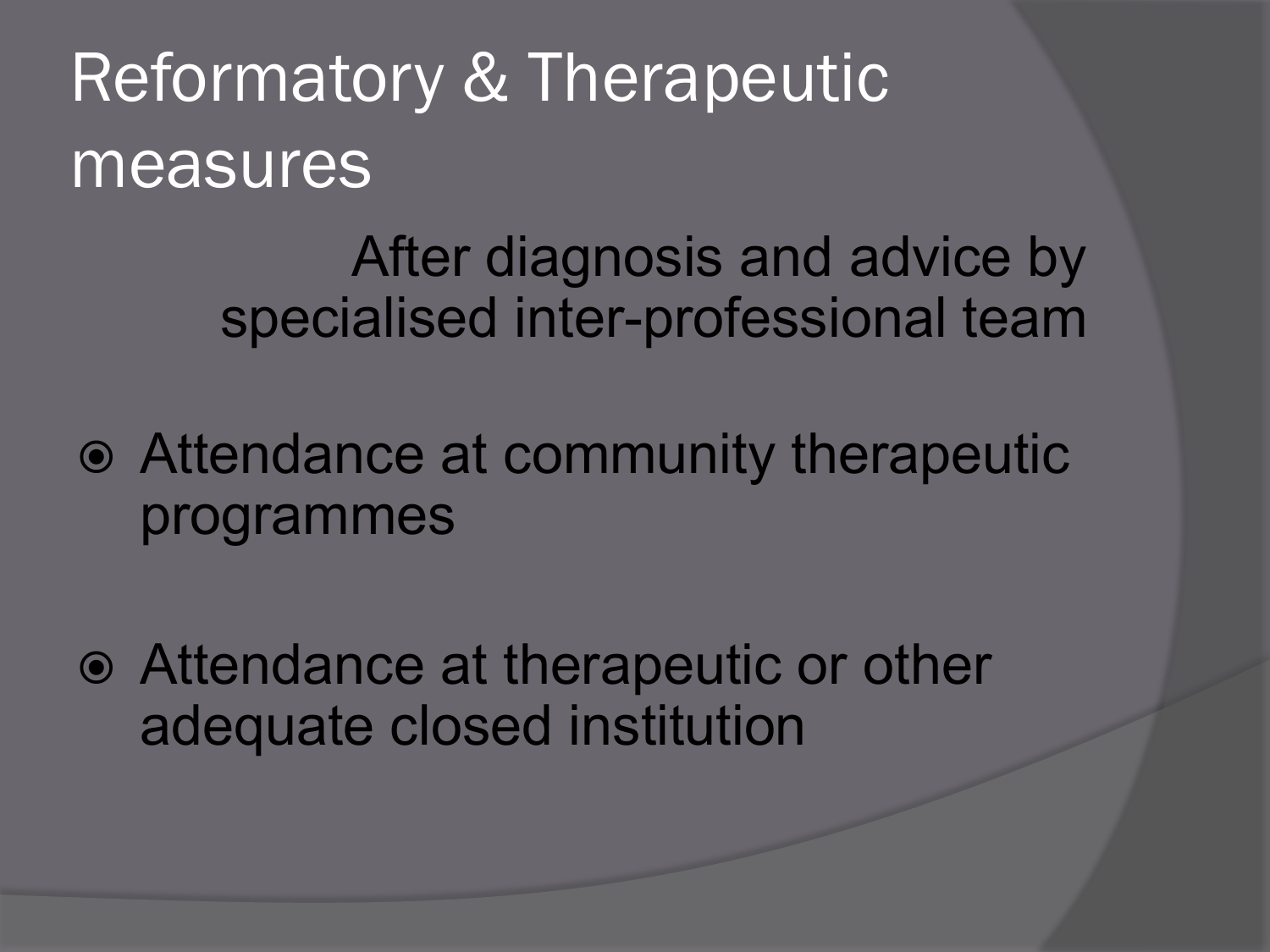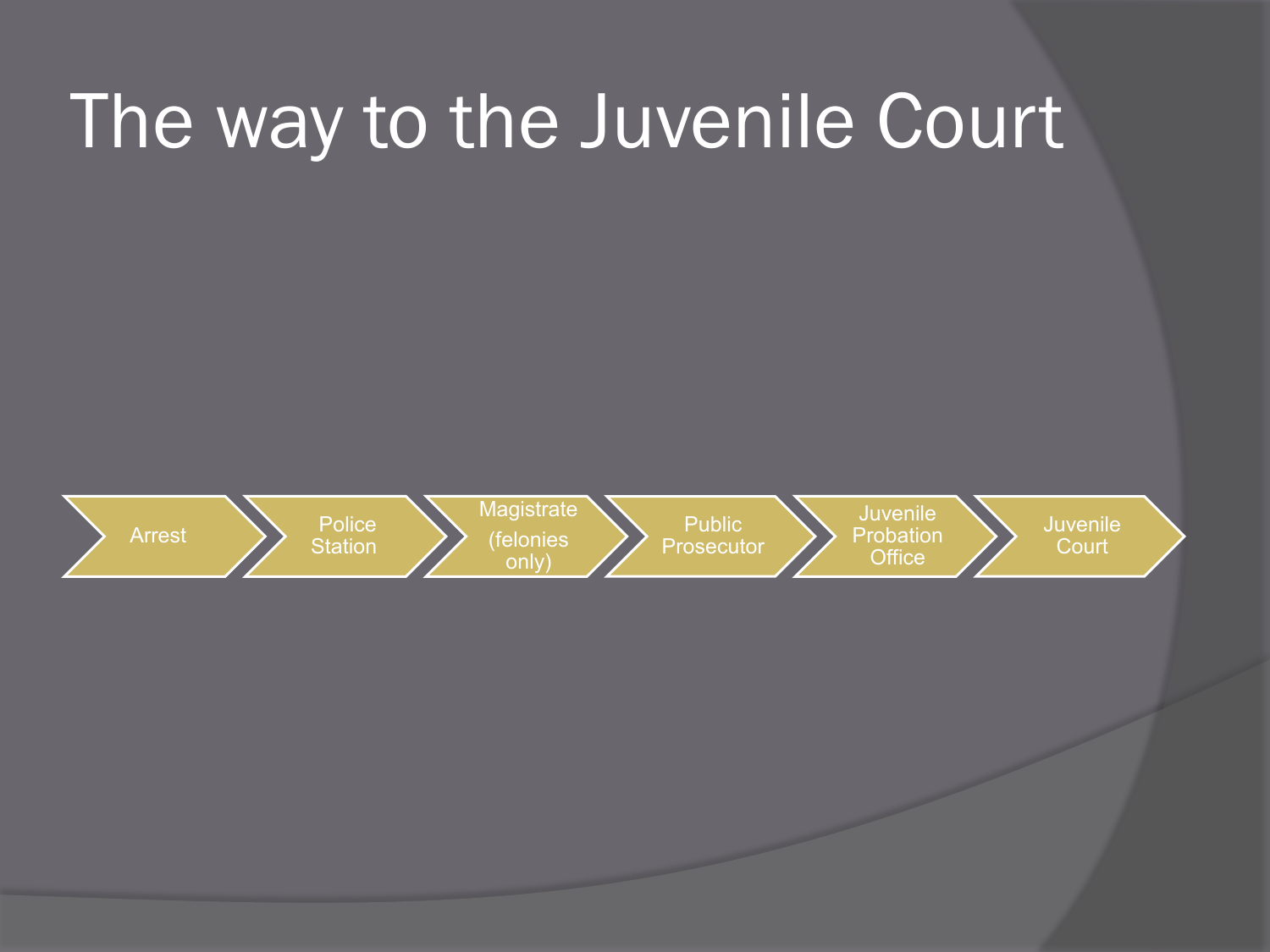## Athens Juvenile Probation **Service**

 Τhe main public organization to treat juvenile delinquents who have offended or in danger of offending.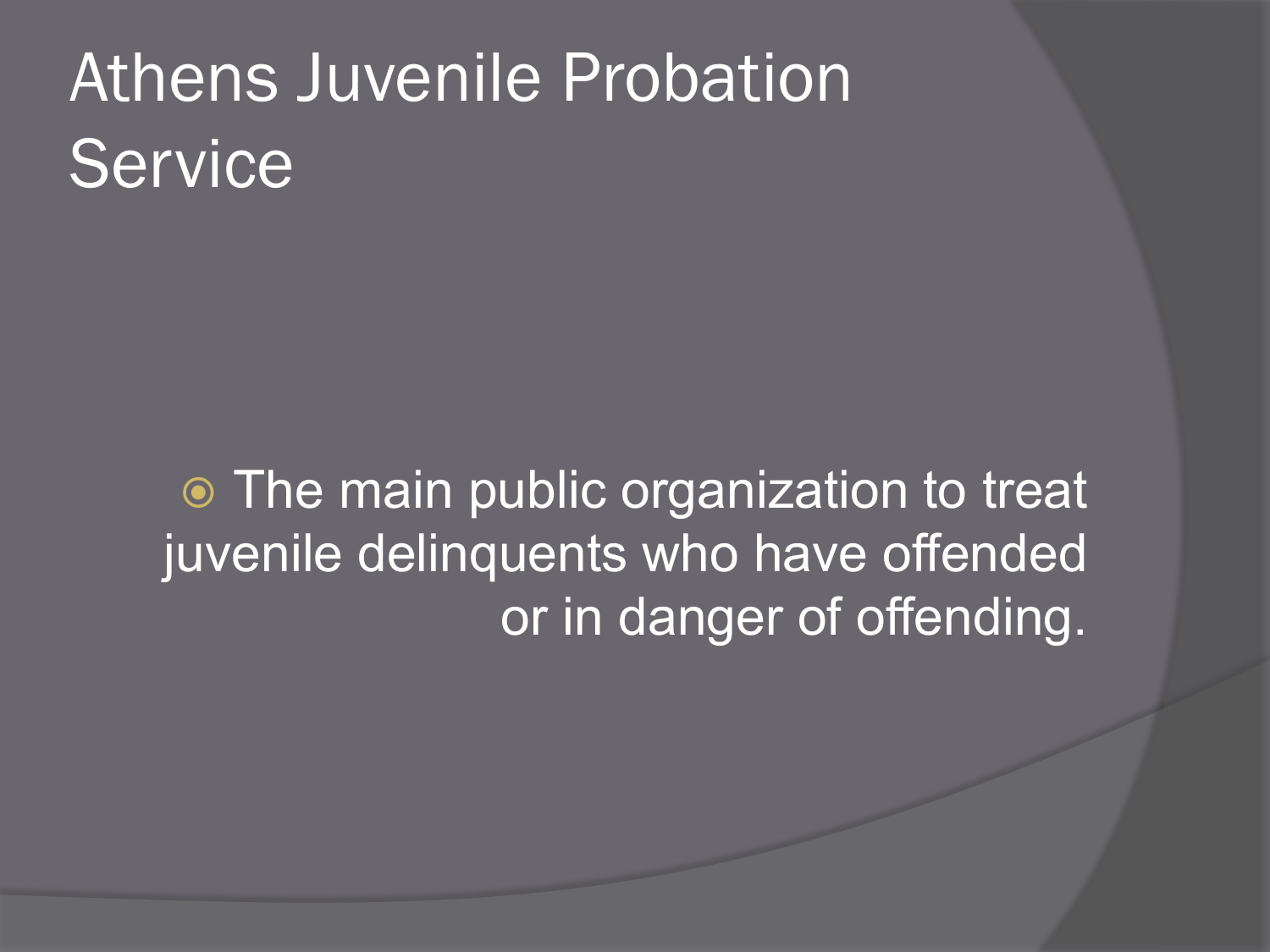### The Juvenile Probation Officers

**◎ Professionals from distinct disciplines,** such as sw, sociology, law, social anthropology, psychology etc.

 Every professional regardless his/her educational background works as juvenile probation officer and has his/her own caseload.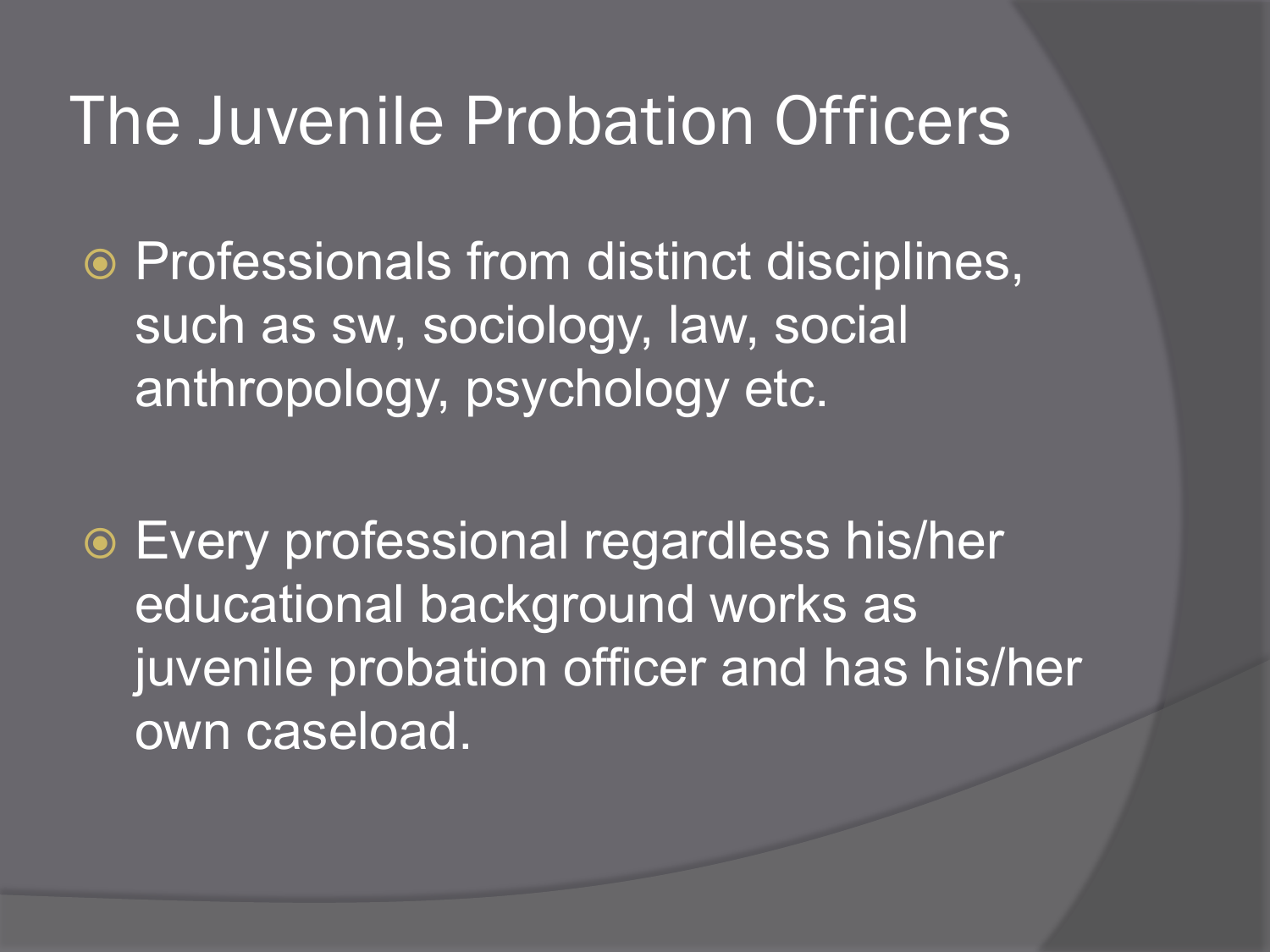## Main duties

#### **Pre-trial**:

Psychosocial assessment resulting in written report to the Judge including probation officer's recommendation regarding treatment of the minor

#### **Post-trial**:

Monitoring the implementation of reformatory & therapeutic measures Extensive counseling in case of probation order/referrals to specialised services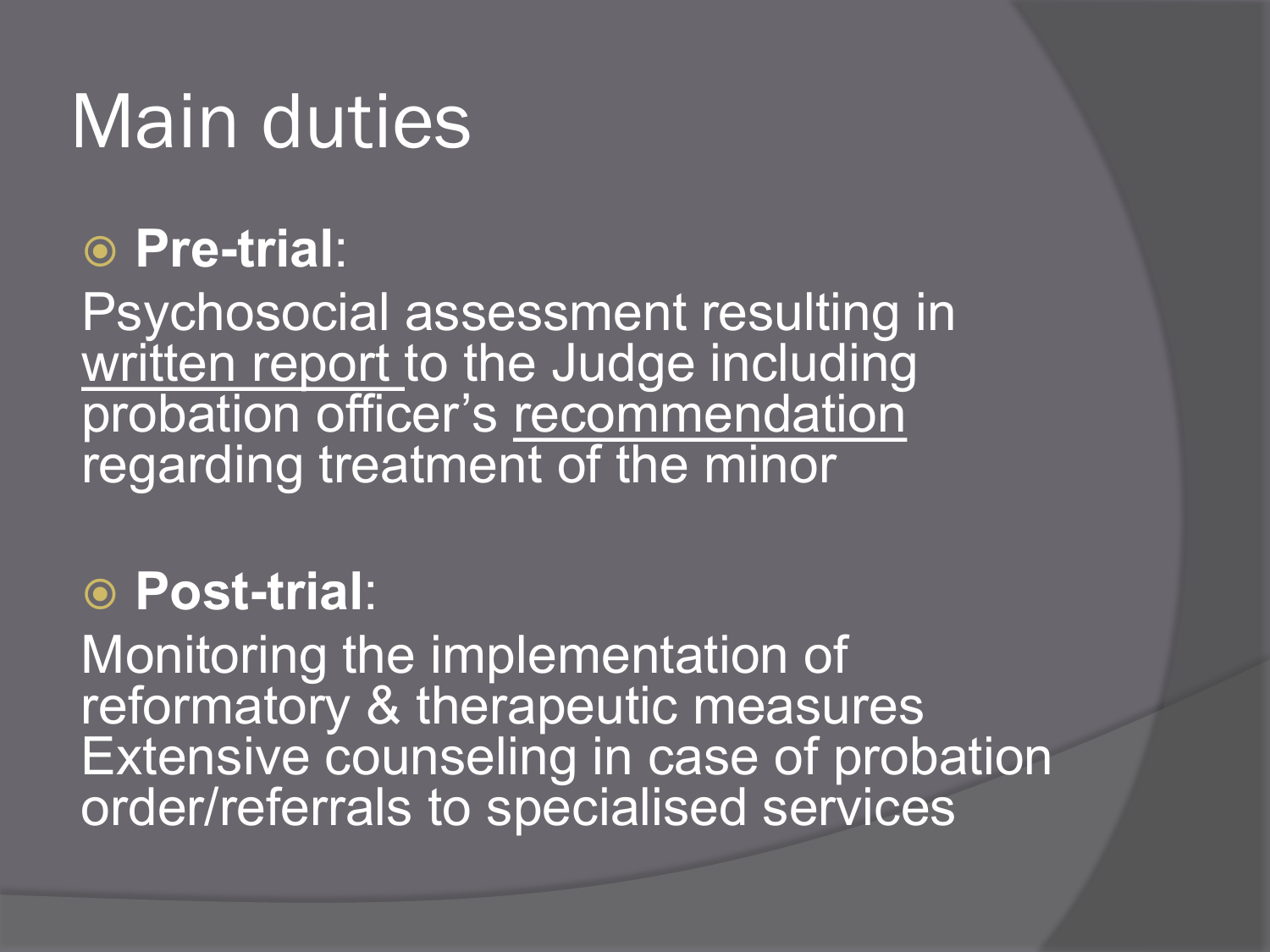Unaccompanied minors in the Athens Juvenile Probation Office(AJPO)

#### 2017

A growing number of unaccomp minors entered the justice system Mainly referred to AJPO by the Magistrate due to felonies committed (drug selling & robberies)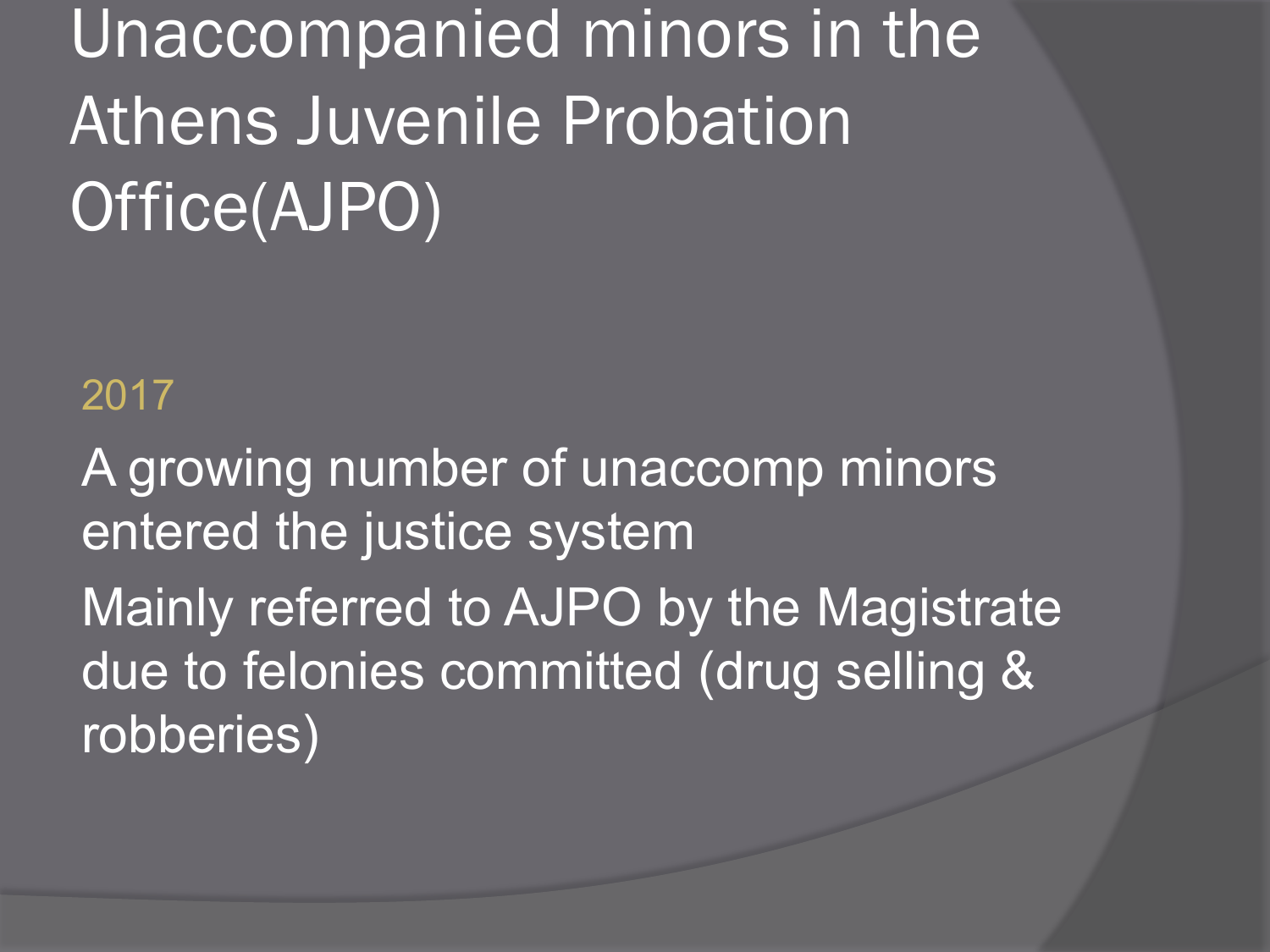## Unacompanied minors in the Athens Juvenile Probation Office

|                                    | 2017 | 2018 | 2019  | 2020 |
|------------------------------------|------|------|-------|------|
| <b>TOTAL</b><br><b>NEW ENTRIES</b> | 705  | 827  | 1.143 | 825  |
| UNACOMP.MINO 82<br><b>RS</b>       |      | 164  | 274   | 120  |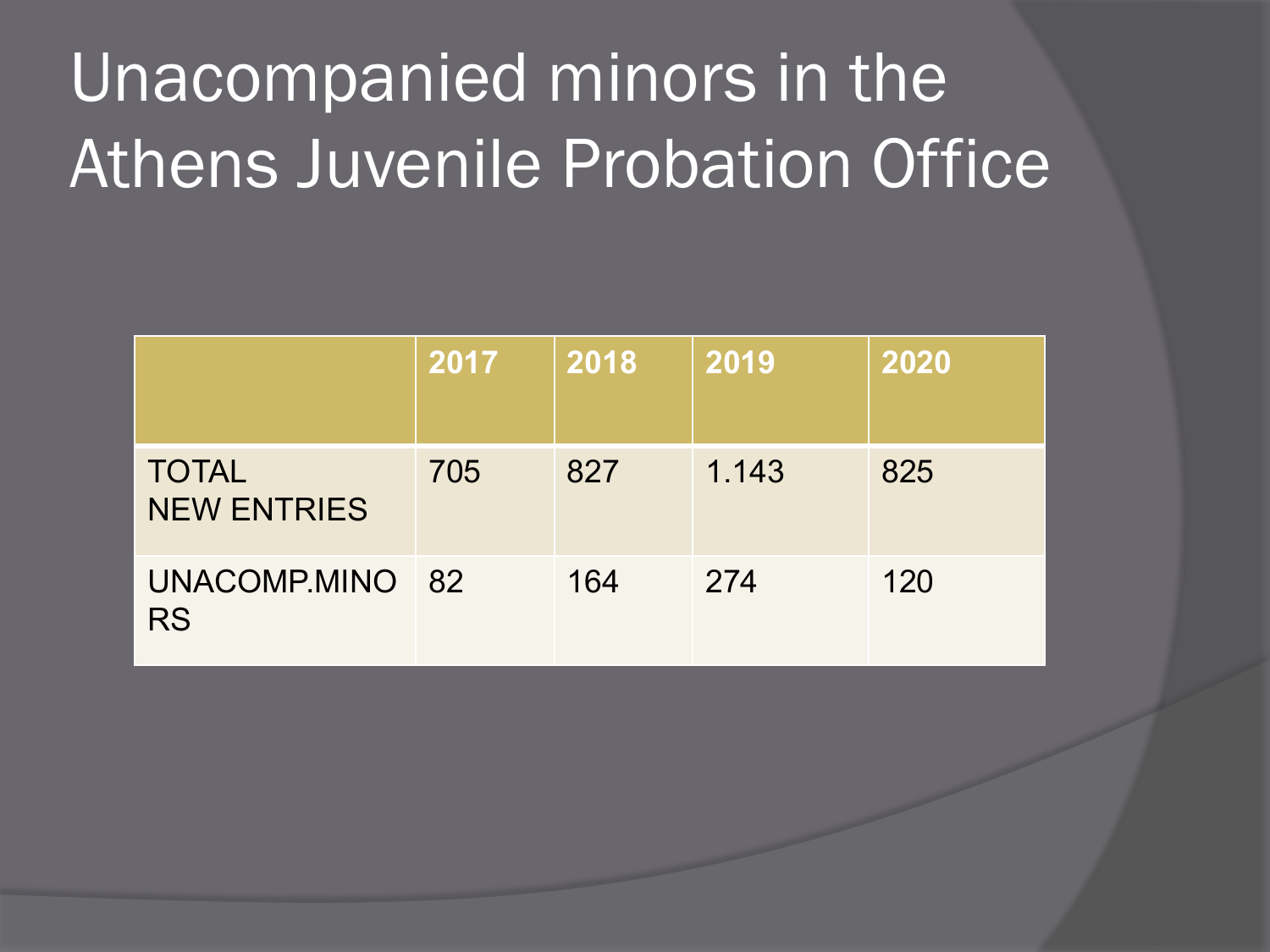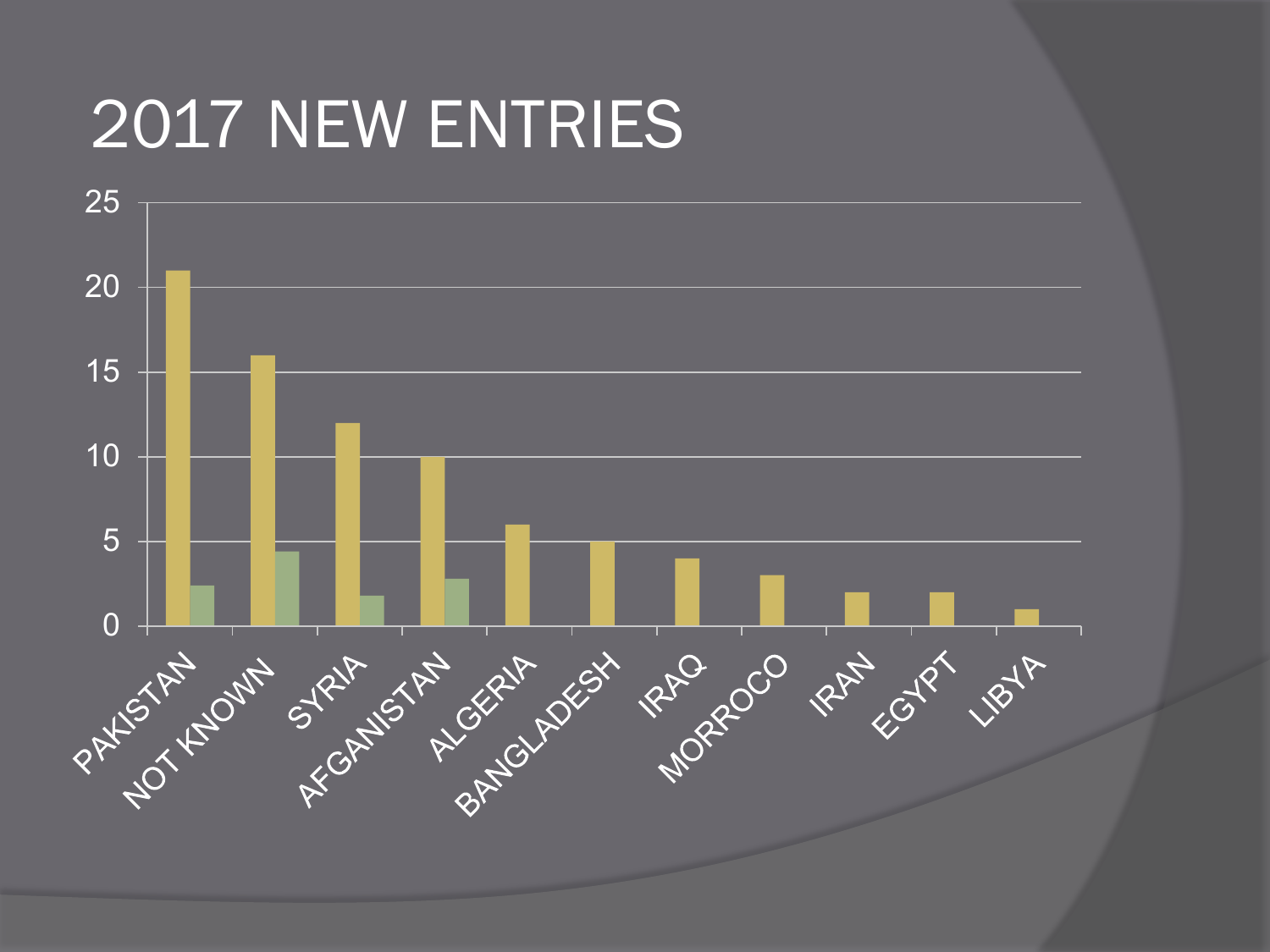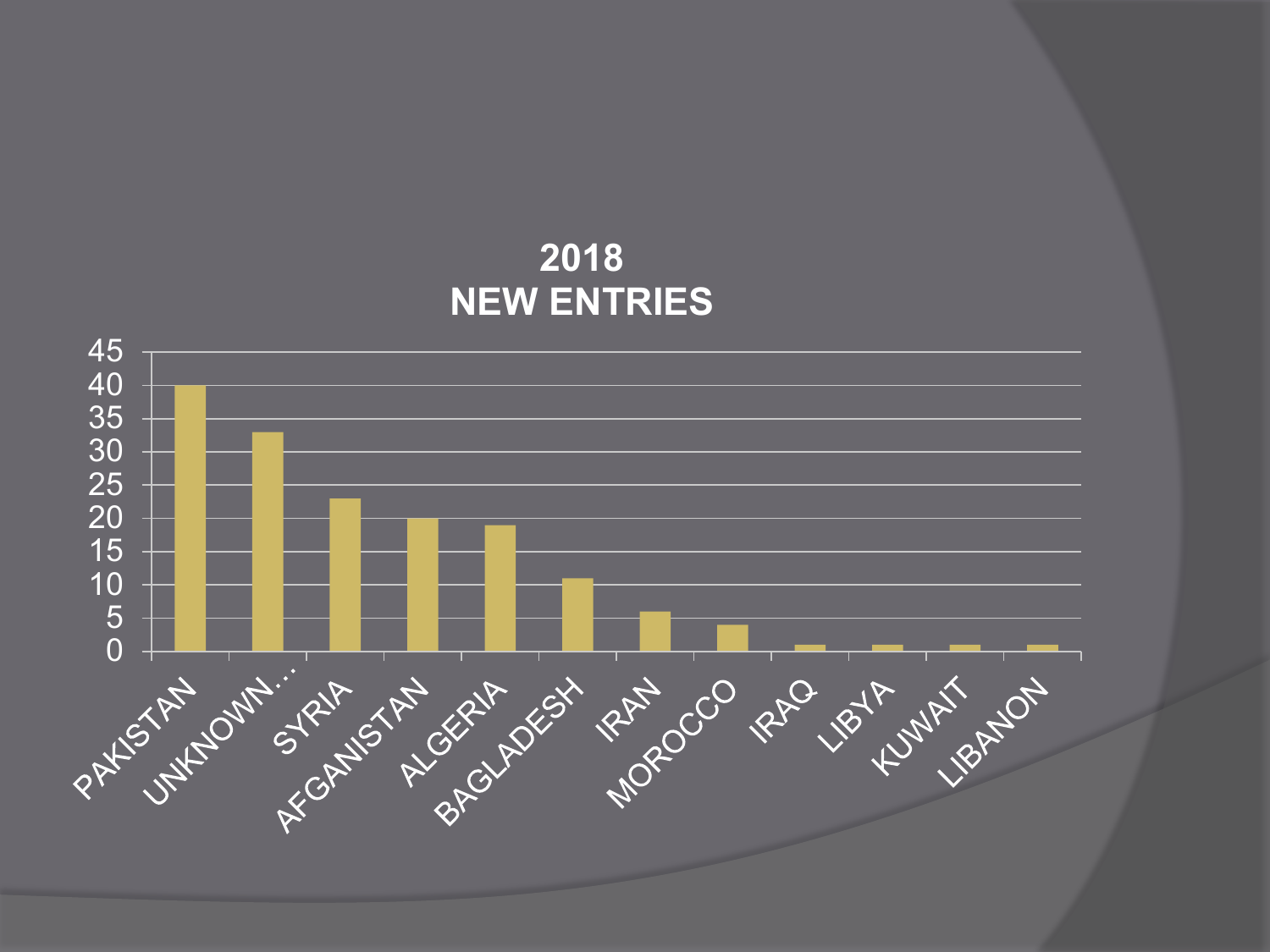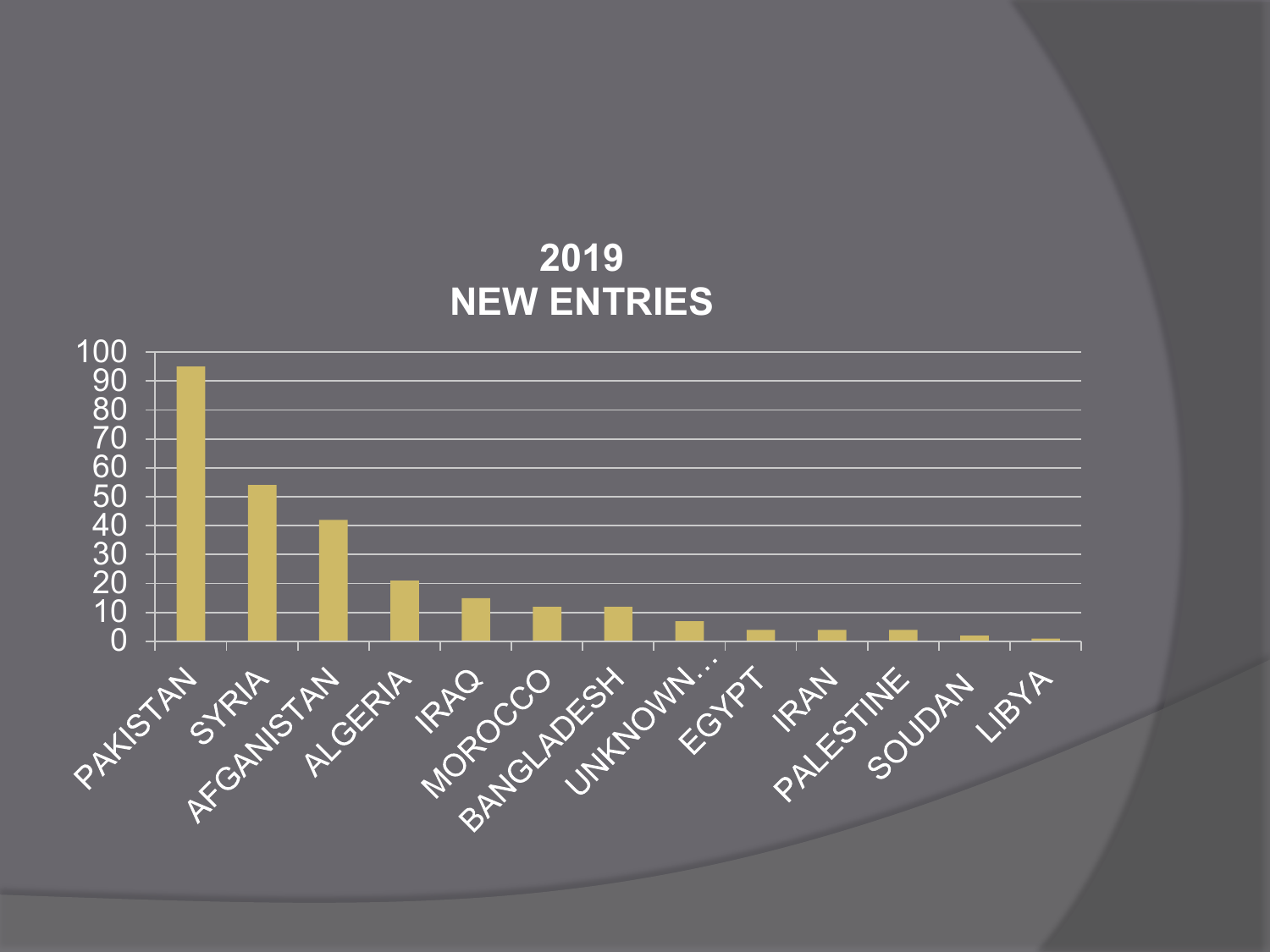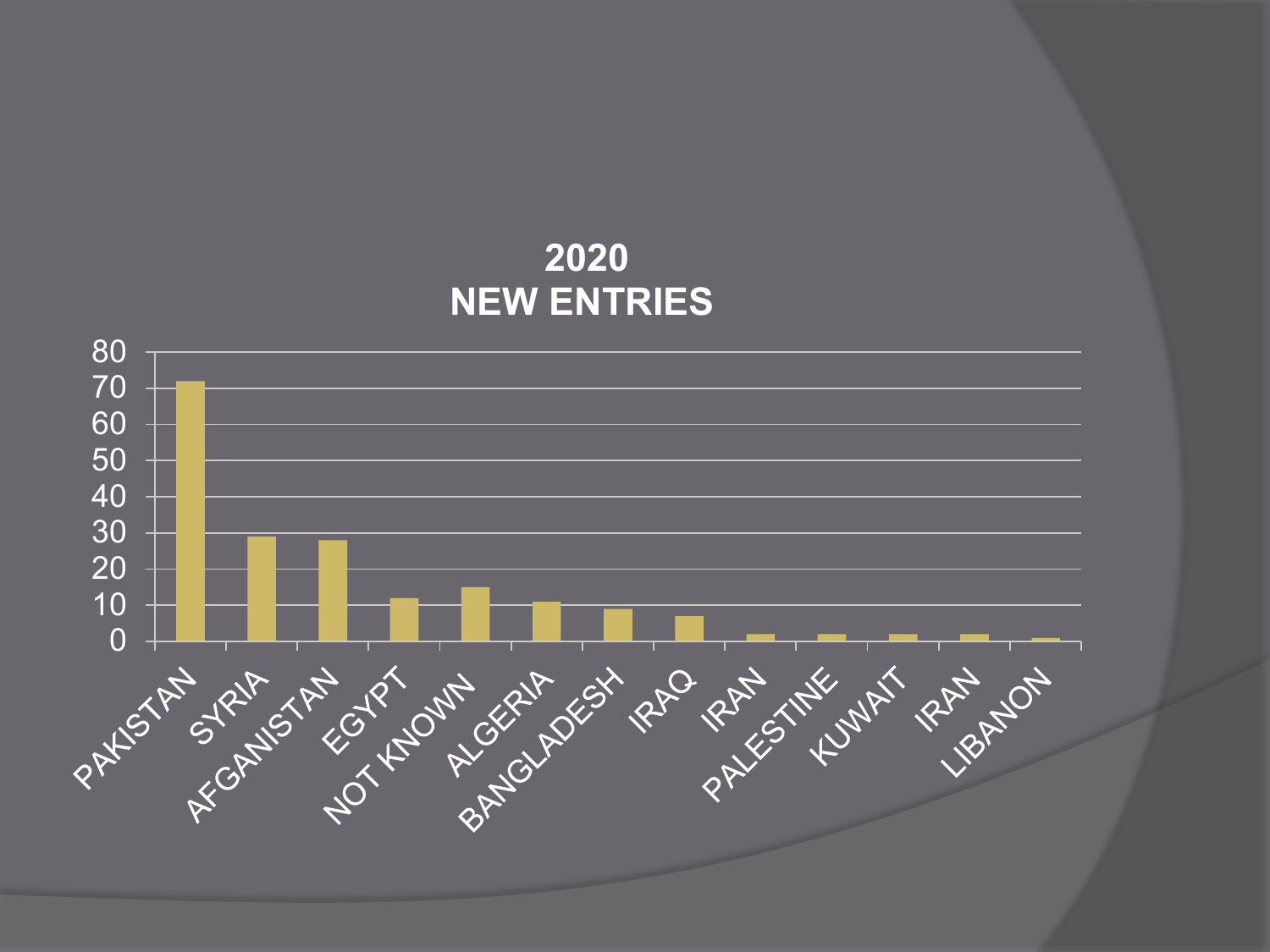### Locating unaccompanied minors

1. Visits at the addresses declared 2. Letters to the addresses declared 3. Cooperation with the MMA **▶ The Special Secretariat for the** protection of the unaccompanied minors The Reception and Identification Service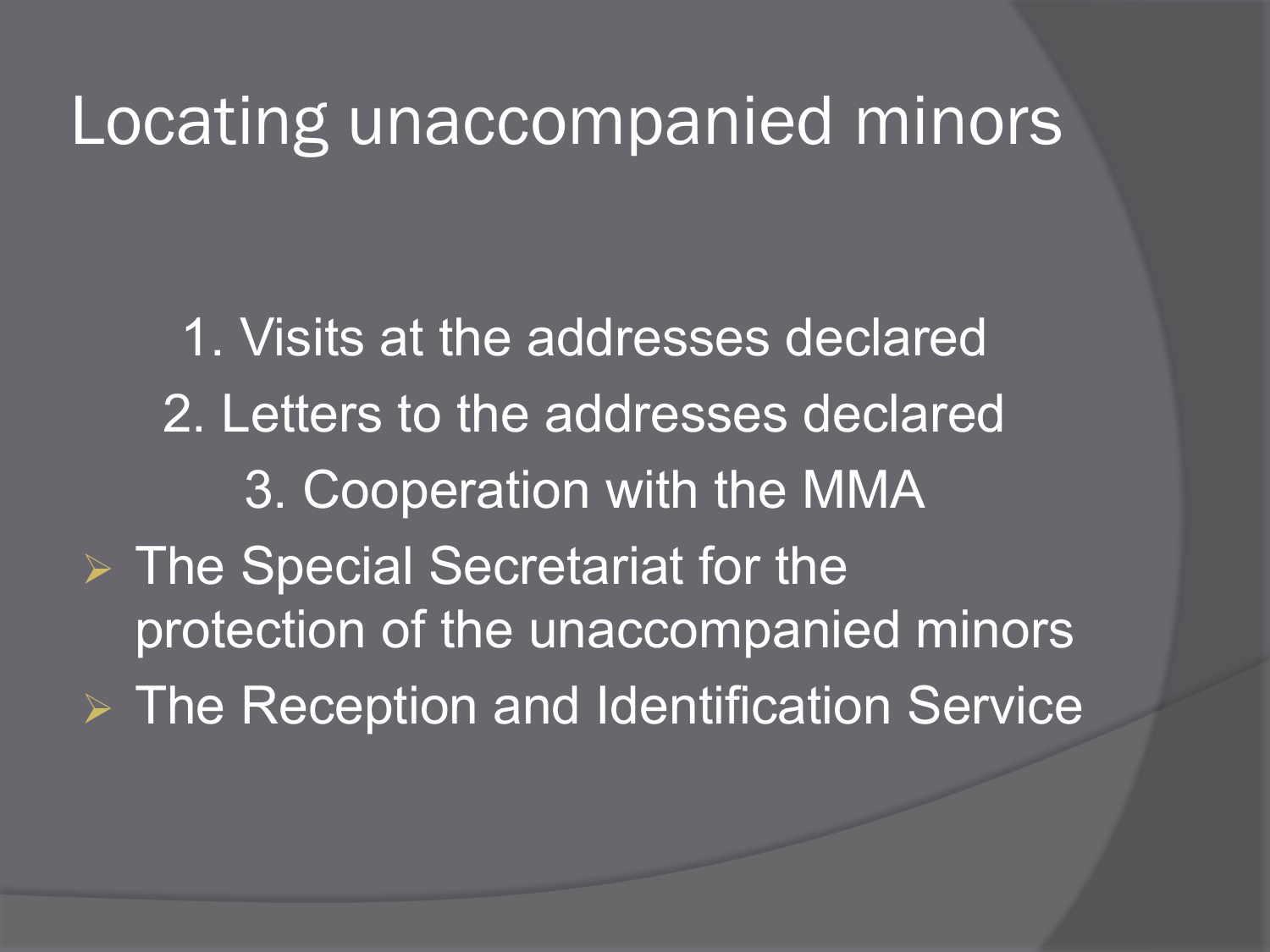#### THE MAJORITY CANNOT BE LOCATED

□ The search usually takes place average 2 years after the arrest □ False addresses/change of address even if the search takes place immediately **Homelessness**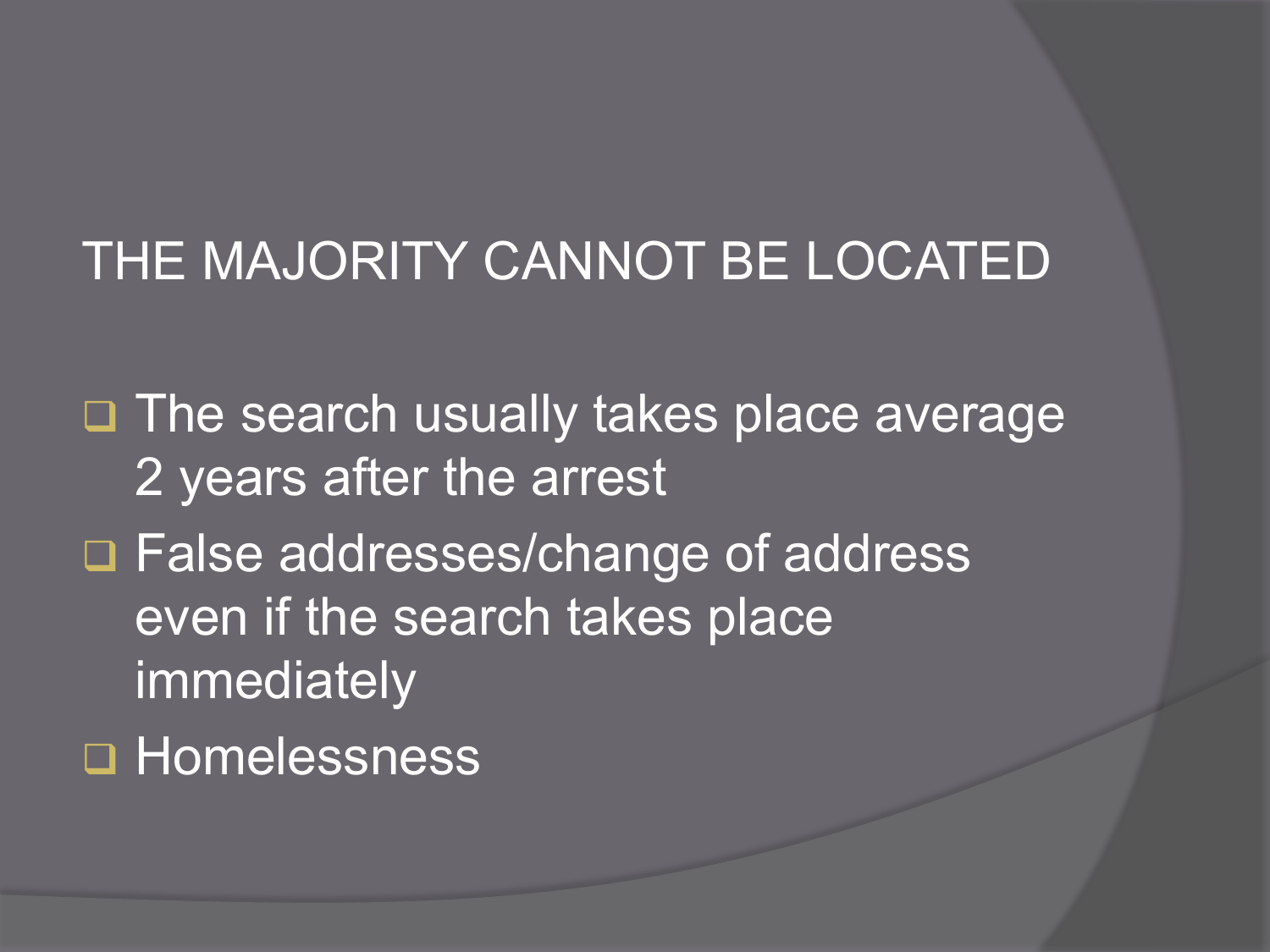## Minors at shelters

#### Minors who are accommodated are easier to find

**■ Cooperation with child protection agents** 

 The intervention is more likely to succeed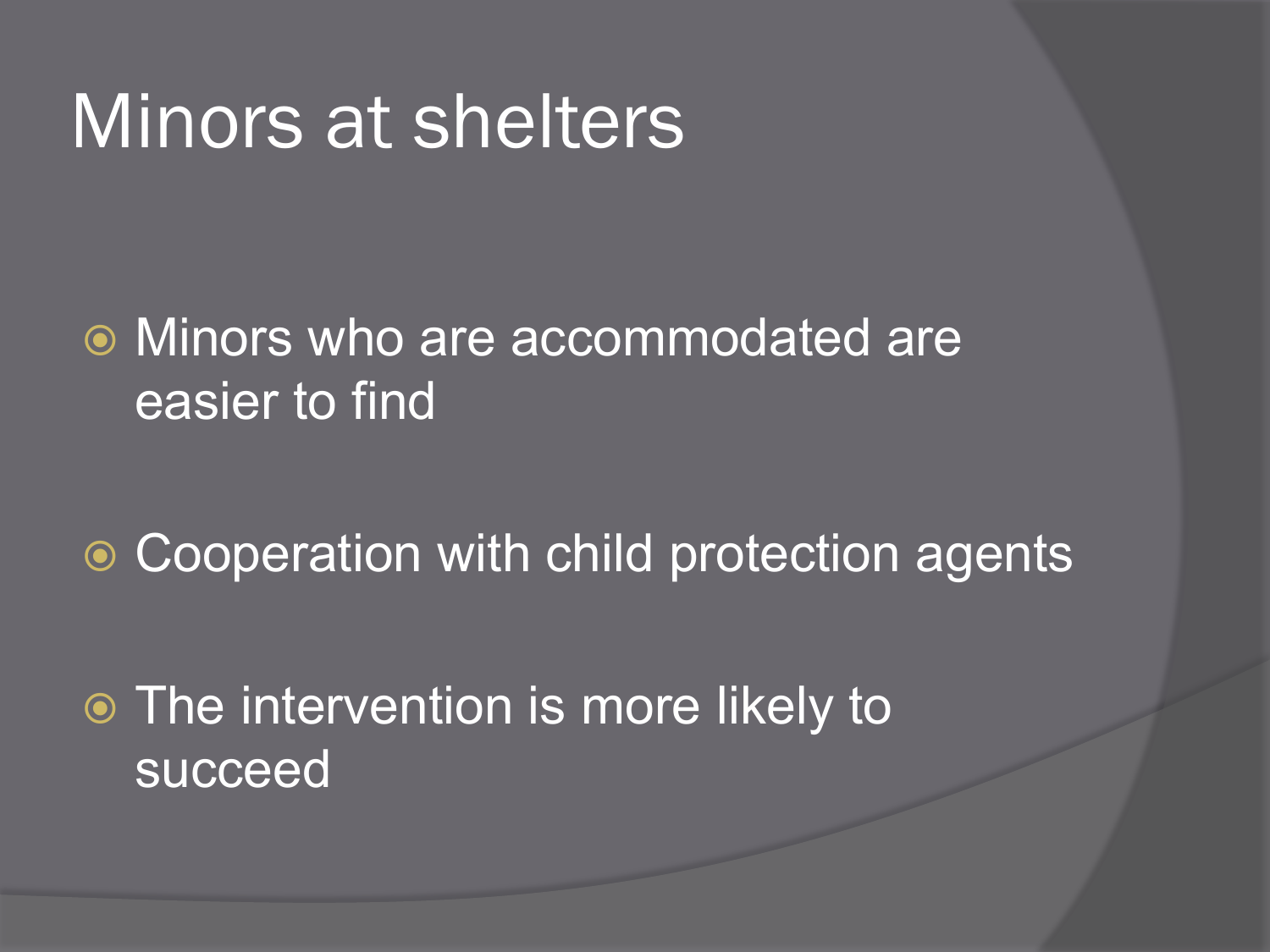#### $\odot$  Interpretation issues

### 18+ They leave the shelter We lose information